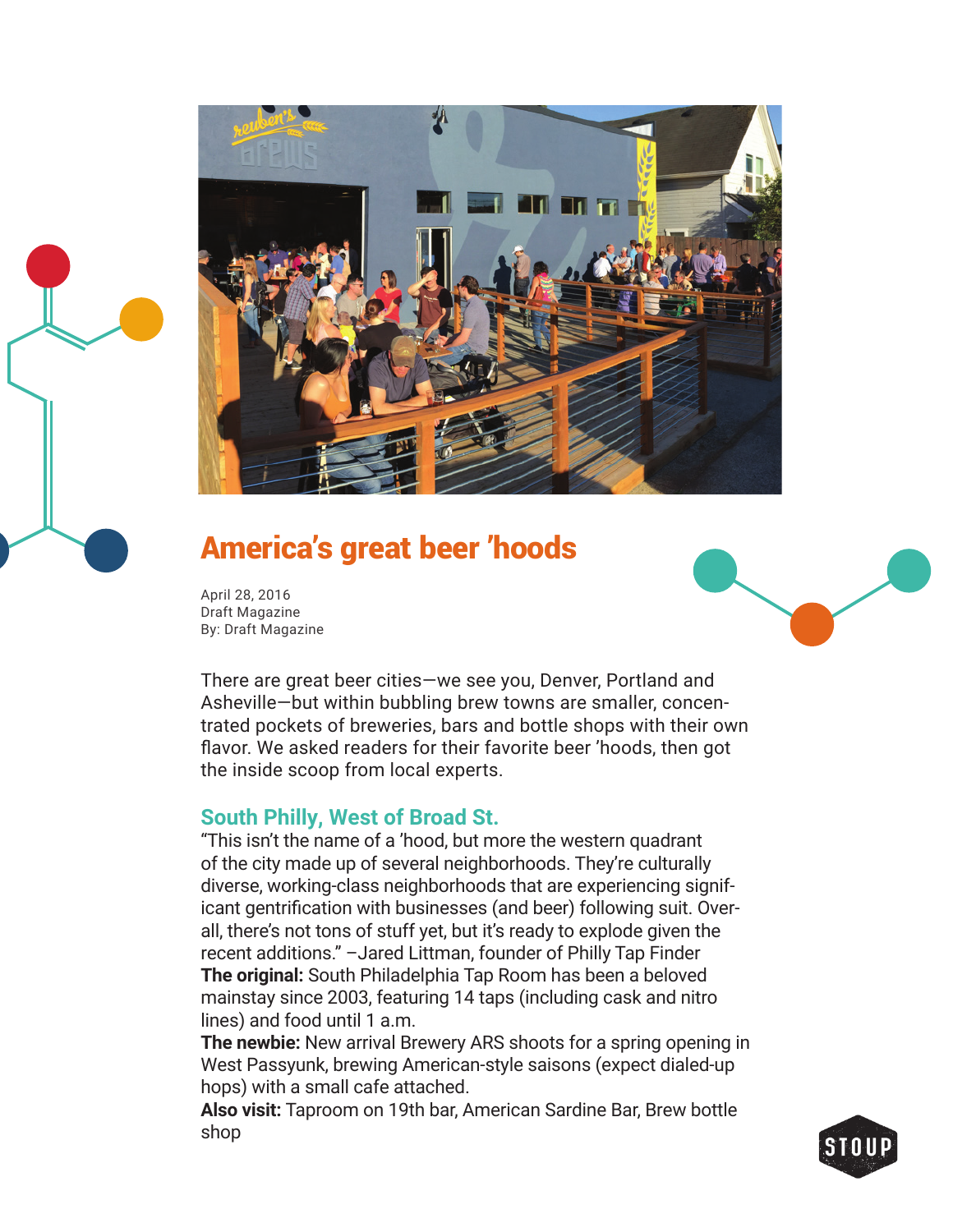

## **South End, Charlotte, North Carolina**

"Triple C went in three years ago—when they first got there, it was pretty much an abandoned warehouse district. Now of course, it's all filled up. The short rail has been going through the South End for a few years now, but now they're trying to extend the rail all the way north to NoDa to connect those areas." –Dave Tollefsen, editor of NC Beer Guys

**The original:** The Olde Mecklenburg Brewery opened in South End seven years ago; now it's moved to an eight-acre plot that includes a spacious beer garden.

**The newbie:** Sugar Creek Brewing Co. opened last summer in Olde Mecklenburg's original space when the latter outgrew it; they specialize in Belgian-style brews.

**Also visit:** Triple C Brewing, Lenny Boy Brewing Co., Sycamore Brewing, The Unknown Brewing Co., Bulldog Beer & Wine

### **Ballard, Seattle**

"From end to end, Ballard is only a mile and a half. There are 10 breweries in this small area, and four of them are within two blocks of each other. Going back a hundred years, Ballard was a party town. It still is. There's one street called Ballard Ave. and I bet there's no place else that compares, not Bourbon Street or Beale Street; it's like every third business is a bar or restaurant." –Kendall Jones, producer of Washington Beer Blog

**The original:** Hale's Ales was founded in 1983 and opened in its current location on Leary Way in 1995; it and Maritime Pacific Brewing Co. anchor the Ballard brew scene.

**The newbie:** Lucky Envelope Brewing had just opened in May 2015 when it snagged bronze at GABF for its Helles Lager; visit the tasting room Thursdays through Sundays.

**Also visit:** Reuben's Brews, Stoup Brewing, Populuxe Brewing and Fremont Brewing just outside of Ballard